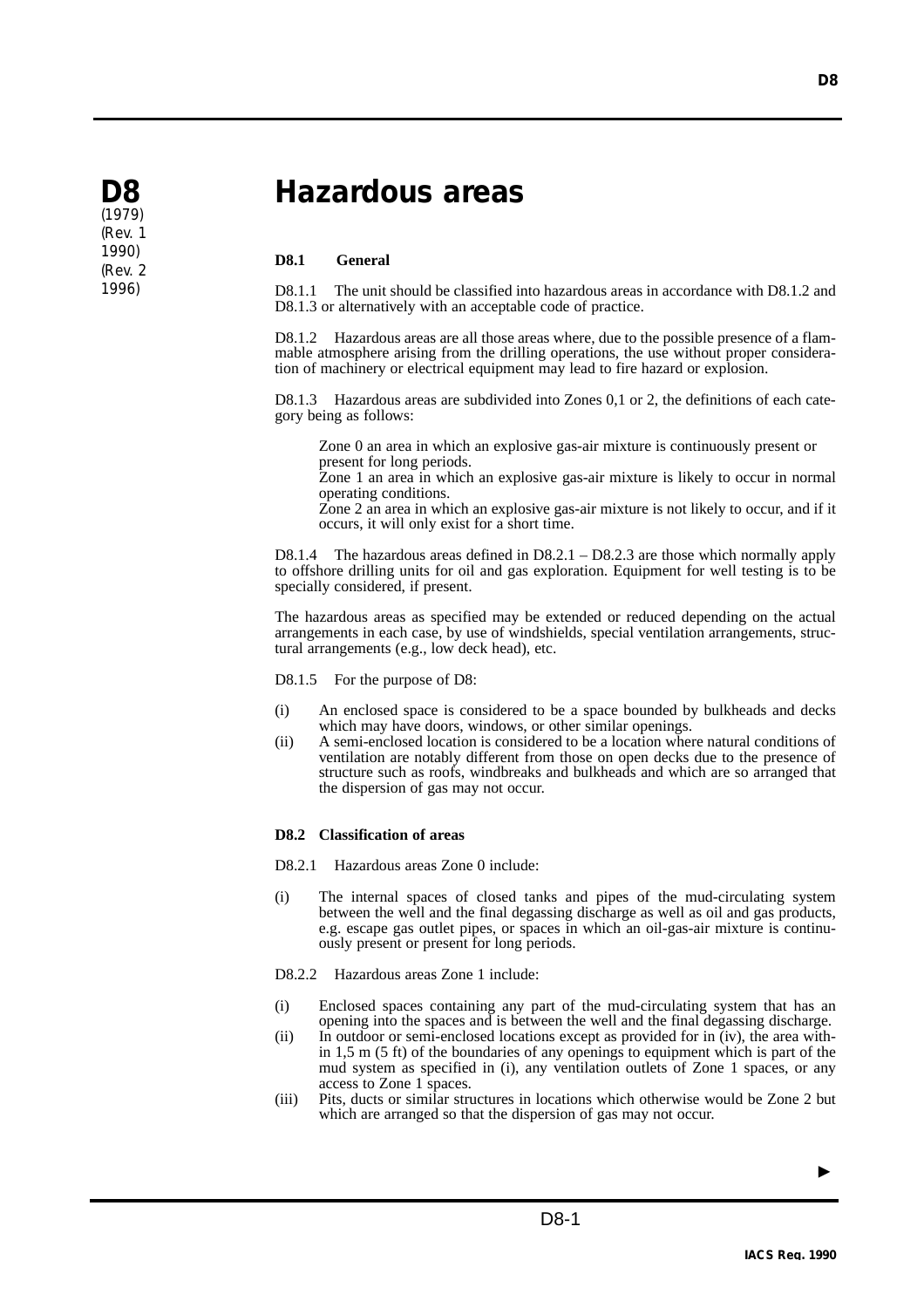- (iv) Enclosed spaces or semi-enclosed locations that are below the drill floor and contain a possible source of release such as the top of a drilling nipple.
- (v) Enclosed spaces that are on the drill floor and which are not separated by a solid floor from the spaces in (iv).
- D8.2.3 Hazardous areas Zone 2 include:
- (i) Enclosed spaces which contain open sections of the mud circulating system from the final degassing discharge to the mud pump suction connection at the mud pit.
- (ii) Outdoor locations within the boundaries of the drilling derrick up to a height of 3m (10 ft) above the drill floor.
- (iii) Semi-enclosed derricks to the extent of their enclosures above the drill floor or to a height of 3 m (10 ft) above the drill floor, whichever is greater.
- (iv) Semi-enclosed locations below and contiguous with the drill floor and to the boundaries of the derrick or to the extent of any enclosure which is liable to trap gases.
- (v) Outdoor locations below the drill floor and within a radius of 3 m (10 ft) from a possible source or release such as the top of a drilling nipple.
- (vi) The areas 1,5 m (5 ft) beyond the Zone 1 areas specified in D8.2.2(ii) and beyond the semi-enclosed locations specified in D8.2.2(iv).
- (vii) Outdoor spaces within 1,5 m  $(5 \text{ ft})$  of the boundaries of any ventilation outlet from or access to a Zone 2 space unless D8.2.4(b) is applicable.
- (viii) Air locks between a Zone 1 and a non-hazardous area.

D8.2.4 Openings, access and ventilation conditions affecting the extent of hazardous zones

Except for operational reasons access doors or other openings should not be provided between:

a non-hazardous space and a hazardous zone;

a Zone 2 space and a Zone 1 space.

Where such access doors or other openings are provided, any enclosed space not referred to under D8.2.2 or D8.2.3 and having a direct access to any Zone 1 location or Zone 2 location becomes the same zone as the location except that:

- (a) an enclosed space with direct access to any Zone 1 location can be considered as Zone 2 if:
	- (i) the access is fitted with a gas-tight door opening into the Zone 2 space, and
	- (ii) ventilation is such that the air flow with the door open is from the Zone 2 space into the Zone 1 location, and
	- (iii) loss of ventilation is alarmed at a manned station;
- (b) and enclosed space with direct access to any Zone 2 location is not considered hazardous if:<br>(i) the
	- the access is fitted with a self-closing gas-tight door that opens into the nonhazardous location, and
	- (ii) ventilation is such that the air flow with the door open is from the non-hazardous space into the Zone 2 locations, and
	- (iii) loss of ventilation is alarmed at a manned station;
- (c) an enclosed space with direct access to any Zone 1 location is not considered hazardous if:
	- (i) the access is fitted with gas-tight self-closing doors forming an air lock, and
	- (ii) the space has ventilation overpressure in relation to the hazardous space, and
	- (iii) loss of ventilation overpressure is alarmed at a manned station.

Where ventilation arrangements of the intended safe space are considered sufficient by the Society to prevent any ingress of gas from the Zone 1 location, the two self-closing doors forming an air lock may be replaced by a single self-closing gas-tight door which opens into the non-hazardous location and has no hold-back device.

▲